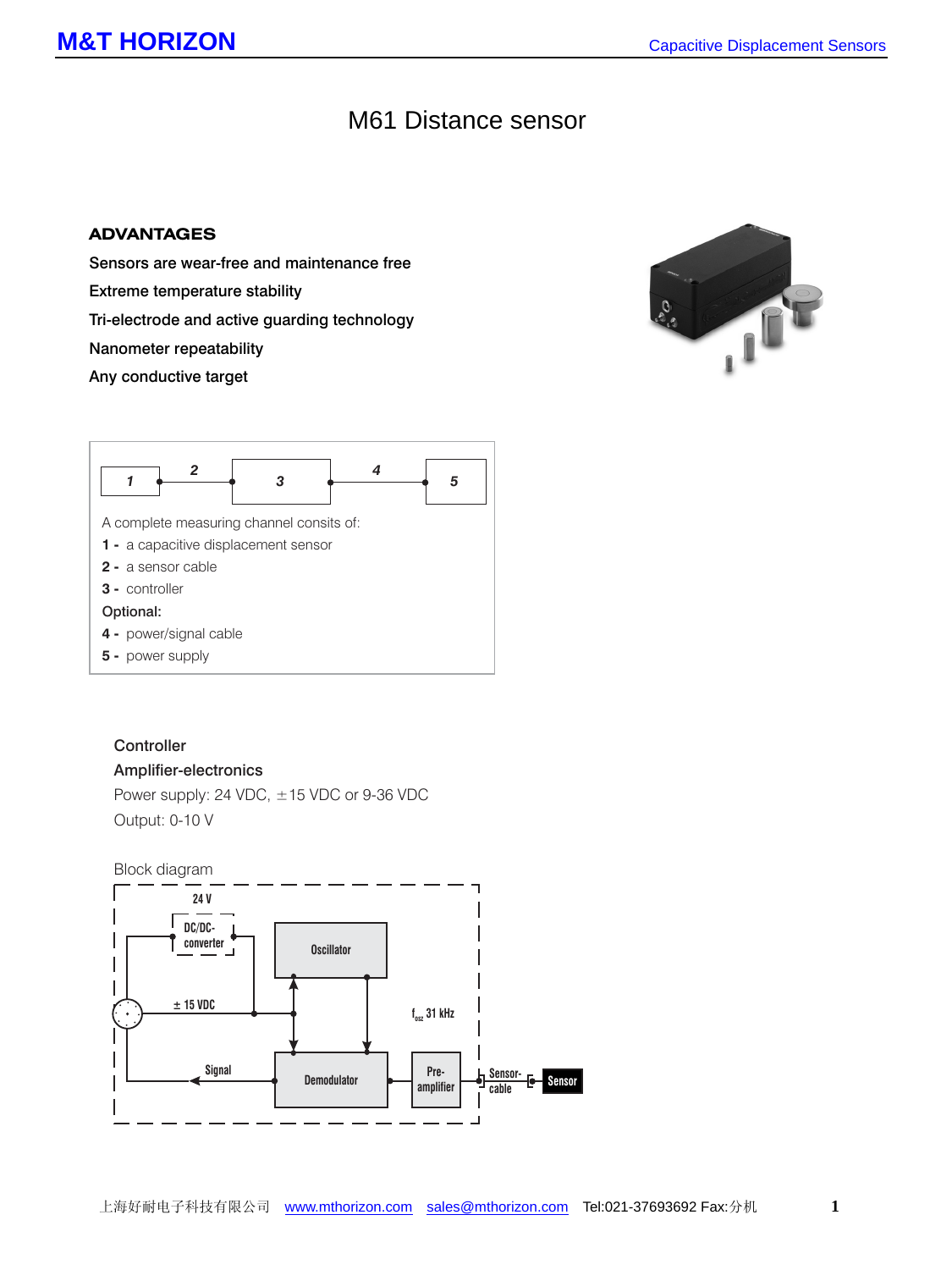## Technical data

|                                   | Sensor                           |                      |                                                                                  |            |                                            |                                                        |                 |               |             |             |
|-----------------------------------|----------------------------------|----------------------|----------------------------------------------------------------------------------|------------|--------------------------------------------|--------------------------------------------------------|-----------------|---------------|-------------|-------------|
| Specification                     |                                  |                      | C0.2                                                                             | C0.5       | δ                                          | $\overline{\mathsf{D}}$                                | C0.2            | යී            | යි          | C10         |
| Measuring range                   |                                  | mm                   | $.2\,$                                                                           | $.5\,$     | 1                                          | 1                                                      | $\overline{c}$  | 3             | 5           | 10          |
|                                   |                                  | inch                 | .008                                                                             | .02        | .04                                        | .04                                                    | .08             | .12           | $.2\,$      | .4          |
| Linearity                         | standard $<$ 0.3 % FSO           | $\pm \mu m$          | 0.6                                                                              | 1.5        | $\,3$                                      | 3                                                      | 6               | 9             | 15          | 30          |
|                                   | tuned $2$ < 0.1 % FSO            | $\pm \mu m$          | 0.2                                                                              | 0.5        | $\mathbf{1}$                               | 1                                                      | $\overline{c}$  | 3             | 5           | 10          |
| Resolution                        |                                  |                      |                                                                                  |            |                                            |                                                        | $<$ 0.015 % FSO |               |             |             |
| Sensor outer diameter             |                                  | mm<br>inch           | 6<br>.23                                                                         | 8<br>.31   | 10<br>.39                                  | 10<br>.39                                              | 20<br>.78       | 30<br>1.17    | 40<br>1.56  | 60<br>2.34  |
| Weight                            |                                  | g                    | $\mathbf{2}$                                                                     | 12         | 7.1                                        | 7.1                                                    | 61              | 95            | 120         | 230         |
| Active measuring area             | Diameter                         | mm<br>inch           | 2.3<br>.09                                                                       | 3.9<br>.15 | 5.5<br>.21                                 | 5.5<br>.21                                             | 7.9<br>.31      | 9.8<br>.38    | 12.6<br>.49 | 17.8<br>.69 |
| Guard ring width                  |                                  | mm                   | $\mathbf{1}$                                                                     | 1.4        | 1.5                                        | 1.5                                                    | 4               | 8.1           | 11.8        | 18.1        |
|                                   |                                  | inch                 | .04                                                                              | .05        | .06                                        | .06                                                    | .16             | .32           | .46         | .71         |
| Min. diameter of target           |                                  | mm                   | 5                                                                                | 7          | $\boldsymbol{9}$                           | 9                                                      | 17<br>.7        | 27            | 37          | 57          |
| Temperature stability             | Sensors                          | inch                 | $.3\,$<br>$.2\,$<br>.35<br>.35<br>1.5<br>2.3<br>1.1<br><0.01 % FSO / °C          |            |                                            |                                                        |                 |               |             |             |
|                                   | Controller                       |                      | <0.03 % FSO / °C                                                                 |            |                                            |                                                        |                 |               |             |             |
| Sensitivity                       |                                  | V/mm<br>V/inch       | 50<br>1270                                                                       | 20<br>508  | 10<br>254                                  | 10<br>254                                              | 5<br>127        | 3.33<br>83.58 | 2<br>50.8   | 1<br>25.4   |
| Output                            | Standard                         |                      | $0 - 10V$<br>Resistance min. $1.2 \, k\Omega$ / Capacitance max. 1 nF            |            |                                            |                                                        |                 |               |             |             |
|                                   | Option I                         |                      | 4 - 20 mA / load max. 400 $\Omega$                                               |            |                                            |                                                        |                 |               |             |             |
| Power supply                      |                                  |                      |                                                                                  |            |                                            | 24 VDC / 85 mA (936 VDC)<br>or $\pm$ 15V / $\pm$ 55 mA |                 |               |             |             |
| Bandwidth                         |                                  |                      |                                                                                  |            | 10 Hz (-3 dB) / 2 kHz (-3 dB) (switchable) |                                                        |                 |               |             |             |
| Temperature range                 | Sensors and cables<br>Controller |                      | -50 to +150 °C / -60 to +300 °F<br>+10 to +50 °C / +50 to +125 °F                |            |                                            |                                                        |                 |               |             |             |
| Sensor ambient air humidity       |                                  |                      | 5 to 95 % (non condensing)                                                       |            |                                            |                                                        |                 |               |             |             |
| Electromagnetic compatibility EMC |                                  |                      | EN 50081-1 Spurious emission<br>EN 50082-2 Immunity to interference <sup>3</sup> |            |                                            |                                                        |                 |               |             |             |
| Protection class<br>Sensors       |                                  |                      | IP 54                                                                            |            |                                            |                                                        |                 |               |             |             |
| $FSO = Full Scale Output$         |                                  | 1 $\mu$ m = 1 micron |                                                                                  |            |                                            |                                                        |                 |               |             |             |

1) INVAR sensor

2) Controller and sensor matched and calibrated

3) Uncertainty of measurement: Immunity to interference / electromagnetic fields acc. to EN 50082-2 max. 1 %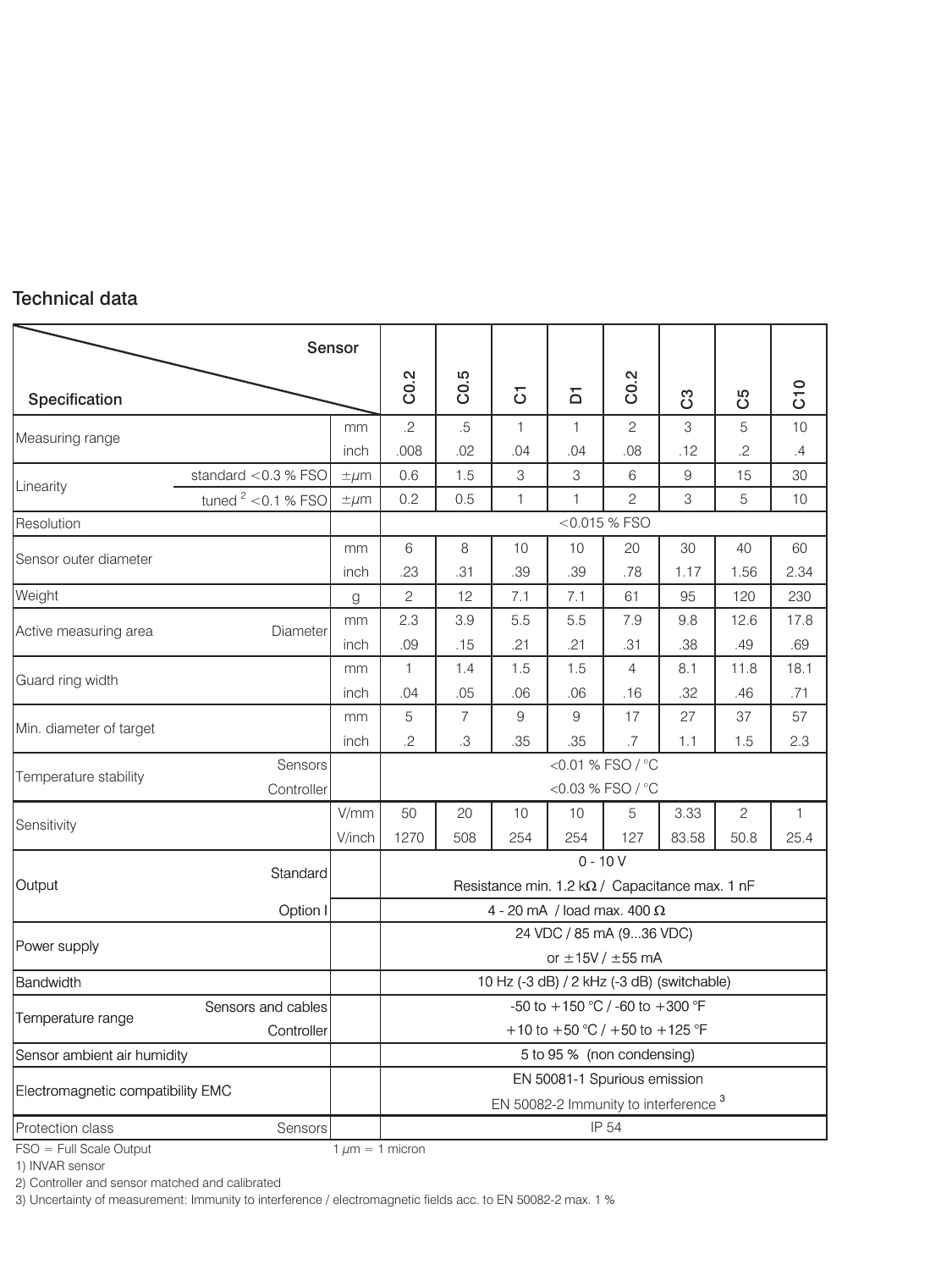









Ø 20h7 (0.79)

Ø 20h7 (0.79)

24 (0.94)









|       | Dimension Fit tolerance $(\mu m)$ |  |  |  |  |  |
|-------|-----------------------------------|--|--|--|--|--|
| 7 h7  | $0 - 15$                          |  |  |  |  |  |
| 7 f7  | - 13 - 28                         |  |  |  |  |  |
| 8 h7  | $0 - 15$                          |  |  |  |  |  |
| 20 h7 | $0 - 21$                          |  |  |  |  |  |
| 6 f7  | $-10 - 22$                        |  |  |  |  |  |
| 6 e7  | $-20 - 32$                        |  |  |  |  |  |
| 10 f7 | - 13 -28                          |  |  |  |  |  |